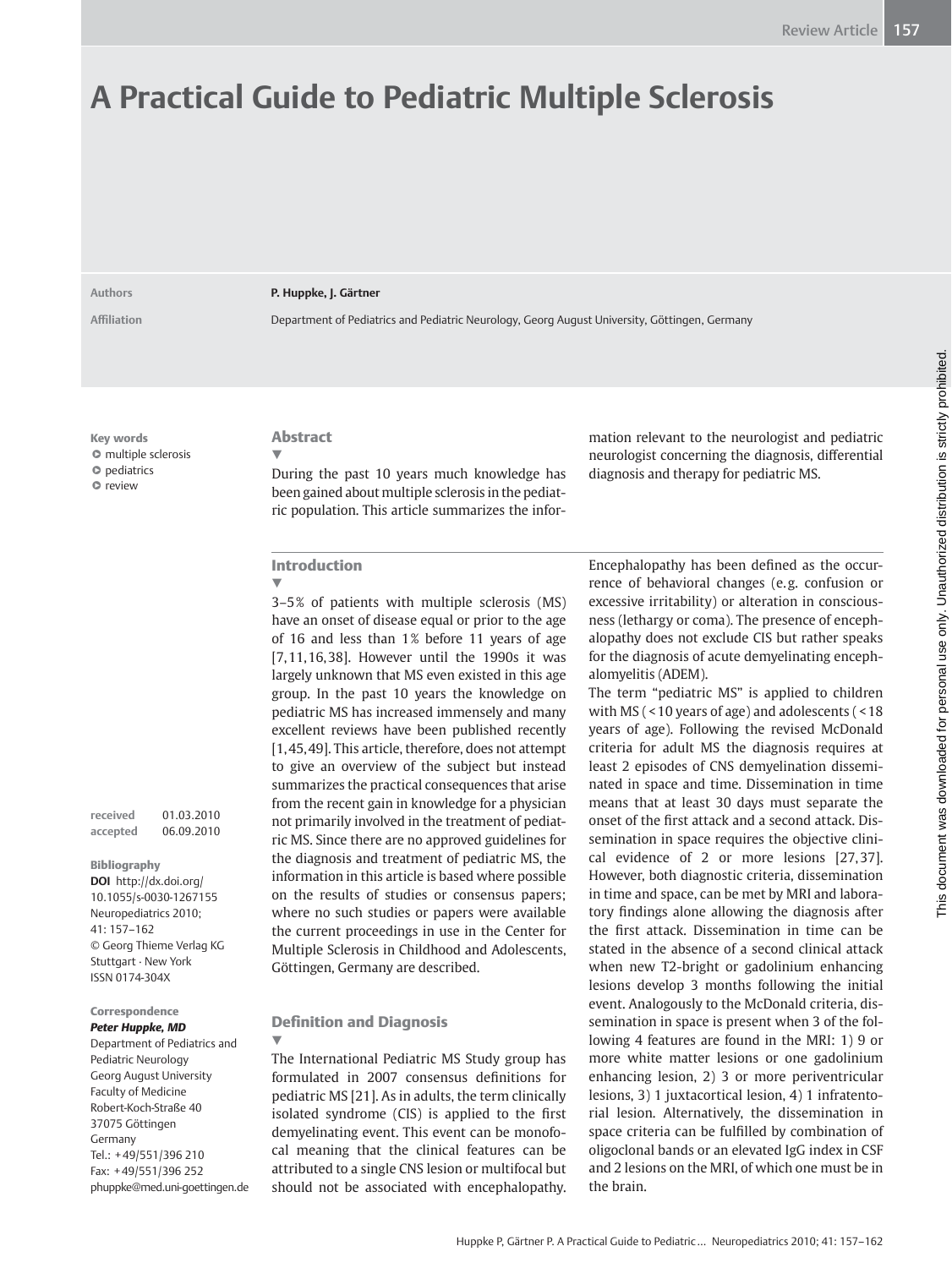## Clinical Presentation

▼

 In most patients the onset of MS is post-pubertal but it can also occur in infancy [41]. Interestingly the male/female ratio is equal in the prepubertal group while a preponderance of females is seen following puberty, as in adults [2,41]. The majority of patients (>95%) with pediatric MS present with a relapsing remitting course and frequently a complete remission of symptoms occurs after a course of steroids [3,41]. In our Göttingen cohort of 166 patients the annual relapse rate was 1.95 % in the first year and dropped down to 0.23% in the  $5<sup>th</sup>$  year after the first attack [41]. Most frequently the attacks affected the cranial nerves in particular the optic nerve (43%). Other frequent symptoms are sensory and motor deficits or cerebellar dysfunction. Less frequent symptoms in our cohort were pain, fatigue and cognitive problems.

## Prognosis

### ▼

 The risk of developing MS after CIS has been estimated at 43 – 57 % in the pediatric population [30, 31] . It is higher in patients with an age at onset ≥ 10 years, a positive family history of optic neuritis or MS, an absence of encephalopathy at onset, optic nerve lesions, an MS-suggestive initial MRI and oligoclonal bands or an elevated IgG index present in CSF. It has been found that time period between the first and second attack is longer in children under the age of 10 (median 6 years) compared to older children (median 1 year) [30]. Long term follow-up of patients with pediatric MS has shown that the median time from onset of disease to secondary progression and irreversible disability (defined as a Expanded Disability Status Scale (EDSS)  $>4$ ) is 10 years longer than in adults. However, due to the younger age at onset this stage of the disease is reached 10 years earlier than in adults, at a median age of 41 years [38] . Pediatric MS is therefore, although less dramatic at the beginning, by no mean a harmless disease.

# **Differential Diagnosis**

▼

 Many disorders in childhood that present with neurological symptoms are associated with white matter lesions on cranial MRI. The differential diagnosis at the time of the first attack therefore includes a large number of infectious, autoimmune, neoplastic, vascular and metabolic disorders. Especially in childhood where MS is very rare and the first presentation often atypical a very careful evaluation is warranted. The following signs and symptoms should wake the awareness that MS is an important differential diagnosis:

- 1. *A previously healthy child develops a neurological symptom within hours or days.* In most metabolic disorders and in brain tumors the careful history taking will reveal that the child had subtle symptoms like developmental delay, headaches, vomiting, weight loss or behavioral problems prior to first presentation. Moreover, in most of these disorders the symptoms will develop over weeks or even month and not within days.
- 2. *The presenting symptom is optic neuritis.* Optic neuritis is a very frequent symptom of pediatric MS. Pediatric patients with optic neuritis should therefore always get a complete diagnostic work-up including cranial MRI and CSF studies.
- 3. *The symptoms resolve after high dose steroids* . Children with vascular disorders, tumors or leukodystrophies might show some improvement after steroid treatment but in most cases not complete and sustained recovery.
- 4. *The course of the disease is remitting recurrent*. Very few neurological disorders of childhood have a remitting recurrent course. One exception are mitochondrial disorders that often present during or after infections and may show resolution of symptoms like seen in MS. However, the MRI pattern in these patients is often atypical for MS, and the lactate in CSF is elevated in many.

 In the following paragraph we will discuss those disorders that are in the eyes of the authors the most important differential diagnoses. A comprehensive set of differential diagnoses can be found in the publication of the International Pediatric Study Group in 2007 [17].

**Acute demyelinating encephalomyelitis :** ADEM is an immunemediated inflammatory disorder of the CNS that is monophasic in most but may be multiphasic in some patients [43]. Typically it begins within days or weeks after an infection presenting with a rapid onset encephalopathy and multifocal neurological deficits. On cranial MRI large poorly marginated T2-bright lesions that affect gray and white matter are seen. The differentiation between ADEM and MS can be difficult or impossible especially in young children as the latter can also present with encephalopathy and large lesions on MRI. It is therefore not surprising that 10-29% of patients with an initial diagnosis of ADEM are later diagnosed with MS [29, 30, 42] .

Neuromyelitis optica (NMO): NMO is a rare disorder characterized by either monophasic or recurrent attacks of optic neuritis and longitudinal extensive transverse myelitis [48] . In some pediatric cases of recurrent NMO antibodies directed against aquaporin-4 can be detected which seems to be a marker for a more severe clinical course [6]. Cranial MRI is either normal or shows large cloudy T2-bright lesions distinguishing it from most cases of MS [32]. It is very important not to misdiagnose NMO because in many patients recurrent NMO has a very poor prognosis leading to disability or even death within 5-10 years. Moreover NMO does not respond to the disease-modifying therapies using interferon beta or glatiramer acetate but instead requires early treatment with immunosuppressant drugs.

**Optic neuritis (ON):** ON can be the first symptom of MS but it can also be a monophasic or recurrent disorder unrelated to MS often associated with infections. The risk of developing MS after an episode of ON has been estimated 15-42%, it is higher in patients with bilateral or recurrent ON and lower in those with an infection within 2 weeks prior to onset of ON [20, 24, 39]. An MRI showing white matter lesions suggestive of MS is also very indicative of a high risk for developing MS [8].

Partial transverse myelitis: Like ON partial transverse myelitis can be the presenting symptom of MS. However the risk to develop MS is much lower than in ON  $(8\%)$  [30]. In adults it has been shown that T2-bright lesions in the brain, oligoclonal bands or a raised IgG-index in CSF are associated with a higher risk of developing MS [40].

**Cerebral vasculitis:** The various forms of cerebral vasculitis are very rare in childhood. However, they can present with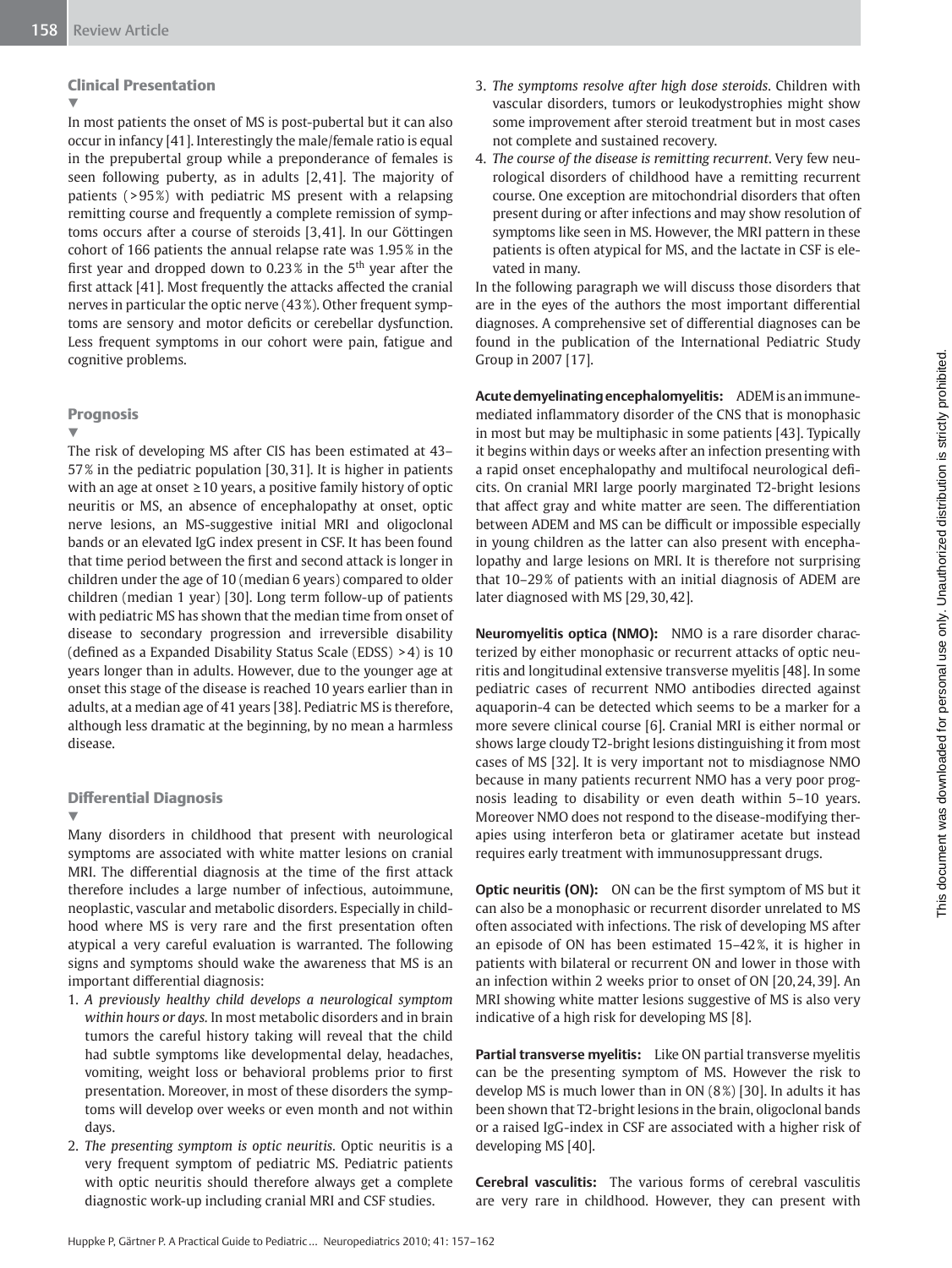recurrent episodes of focal neurological symptoms accompanied by T2-bright lesions on MRI that are not unlike those seen in MS [23]. MR angiography may or may not show abnormalities in cerebral vasculitis. In many patients with cerebral vasculitis the erythrocyte sedimentation rate will be elevated which is uncommon in MS.

Neoplasms: In some cases CNS neoplasms or metastasis can present with focal neurological symptoms and MRI lesions indistinguishable from those seen at the first attack of MS. CNS lymphoma is the most frequent neoplasm that can be mistaken for MS. CSF analysis, serial MRIs and MR-spectroscopy will in most cases clarify the diagnosis. In the remaining patients brain biopsy has to be performed [26].

Neuroborreliosis: In about 10% of patients that are infected with Borrelia burgdorferi the disorders enters a second stage often with neurological symptoms. Most commonly these patients present with meningitis and or facial nerve palsy. Here the differentiation between neuroborreliosis and MS is unproblematic. In some cases, however, neuroborreliosis causes other neurological symptoms like transverse myelitis, ataxia, chorea or peripheral neuritis and these symptoms may even show a remitting relapsing course. In these cases cranial or spinal MRI often reveals white matter lesions similar to those found in MS. The exclusion of borreliosis by determination of antibodies against borrelia burgdorferi in CSV is therefore always indicated especially in areas where Lyme disease is prevalent.

# Diagnostic Testing

#### ▼

 The mainstay of the diagnostic procedures for MS is the history taking and the neurological examination. For evaluating whether dissemination in time is present one has to keep in mind the definition of an MS attack. An attack is a neurological symptom that lasts at least 24h, occurs  $\geq$  30 days after the previous attack and is not accompanied by fever or infection. The instruments developed for follow-up and evaluation of therapy e. g. the Expanded Disability Status Scale (EDSS) or the Multiple Sclerosis Functional Composite Scale (MSFC) has been standardized for adults. They can and should be used in adolescents but are less useful in younger children.

**MRI:** The MRI is the most important diagnostic tool in pediatric MS. It allows exclusion of many differential diagnoses, can demonstrate the dissemination in time and space necessary for the diagnosis if clinically not present or unclear and is sometimes useful for the evaluation of the disease-modifying therapies. Following the recommendation of the International Pediatric MS Study Group the examination should include a cranial and a spinal MRI with and without gadolinium [17]. The pattern of lesions on cranial MRI in pediatric MS is similar to that seen in adults. It has been reported that children have fewer lesions and less gadolinium enhancing lesions when compared to adults, however this finding has not been reproduced in a more recent study [5,46]. In children under 11 years T2-bright lesions are less well defined and have a tendency to vanish on follow-up imaging while adolescents show an accumulation of lesions. It has also been found that in children more lesions include the deep gray matter [10].

**Cerebrospinal fluid (CSF):** CSF analysis has a role in the initial diagnostic procedure in a child suspected to have MS but does not play a role for follow-up or therapy evaluation. Many pediatric MS patients show pleocytosis with up to 60 leucozytes/ $mm<sup>3</sup>$ during the first attack [34]. Higher levels would rather indicate an infection or vasculitis. Oligoclonal bands are frequently positive in pediatric MS and therefore very sensitive but in some patients they develop later in the course of the disease [34]. However, negative oligoclonal bands do not exclude MS while positive oligoclonal bands can also be found in several immunological disorders as well as in chronic or acute infections [28]. As in adults the IgG index is raised in most pediatric MS patients but this has been found to be less sensitive than oligoclonal bands [34].

**Blood :** There are no established biomarkers in serum or plasma to date that would help to support or disprove the diagnosis of MS. The investigations in serum and plasma are therefore only directed to exclude other disorders. According to the International Pediatric MS Study Group the investigations in blood should include a complete blood count with differential, erythrocyte sedimentation rate and antinuclear antibodies [17]. All other investigations should be guided by the clinical presentation and MRI pattern.

**Neurophysiological testing:** In the initial work-up of a patient with suspected MS visual and auditory evoked potentials as well as somatosensory evoked potential are useful because they help to objectify neurological symptoms and even detect clinically silent lesions [35]. Due to the high frequency of optic neuritis the visual evoked potentials should also be part of the follow-up investigations.

# Therapy

## ▼

 Since pediatric MS in contrast to adult onset MS is a rare disorder neither double blind, randomized controlled studies nor prospective single arm studies on the treatment of pediatric MS have been performed so far. The available data on currently used medications is summarized below. Because the intention of this article was to provide a practical guide, the current treatment procedures used at the German Center for Multiple Sclerosis in Childhood and Adolescents in Göttingen, Germany are also provided.

### **Treatment of the acute attack**

 No studies known to the authors have been performed on this subject. The International Pediatric MS Study Group recommends the treatment of significant neurological impairment with methylprednisolone 20-30 mg/kg/day as a 1-2 h infusion in the morning for 3-5 days. A subsequent oral tapering should be restricted to patients with insufficient resolution of symptoms. For children with severe relapses that do not improve after high dose steroids they suggest plasma exchange might be beneficial.

**Procedure in Göttingen:** All patients that experience an attack are treated with 20 mg/kg/day (up to a maximum of  $1 \text{ gr}/\text{day}$ ) iv methylprednisolone for 3–5 days without subsequent tapering. If symptoms do not improve within 14 days a second course of high dose steroids is administered. In case of severe worsening of symptoms after the first course or no improvement of severe symptoms after the second course a plasma exchange or immu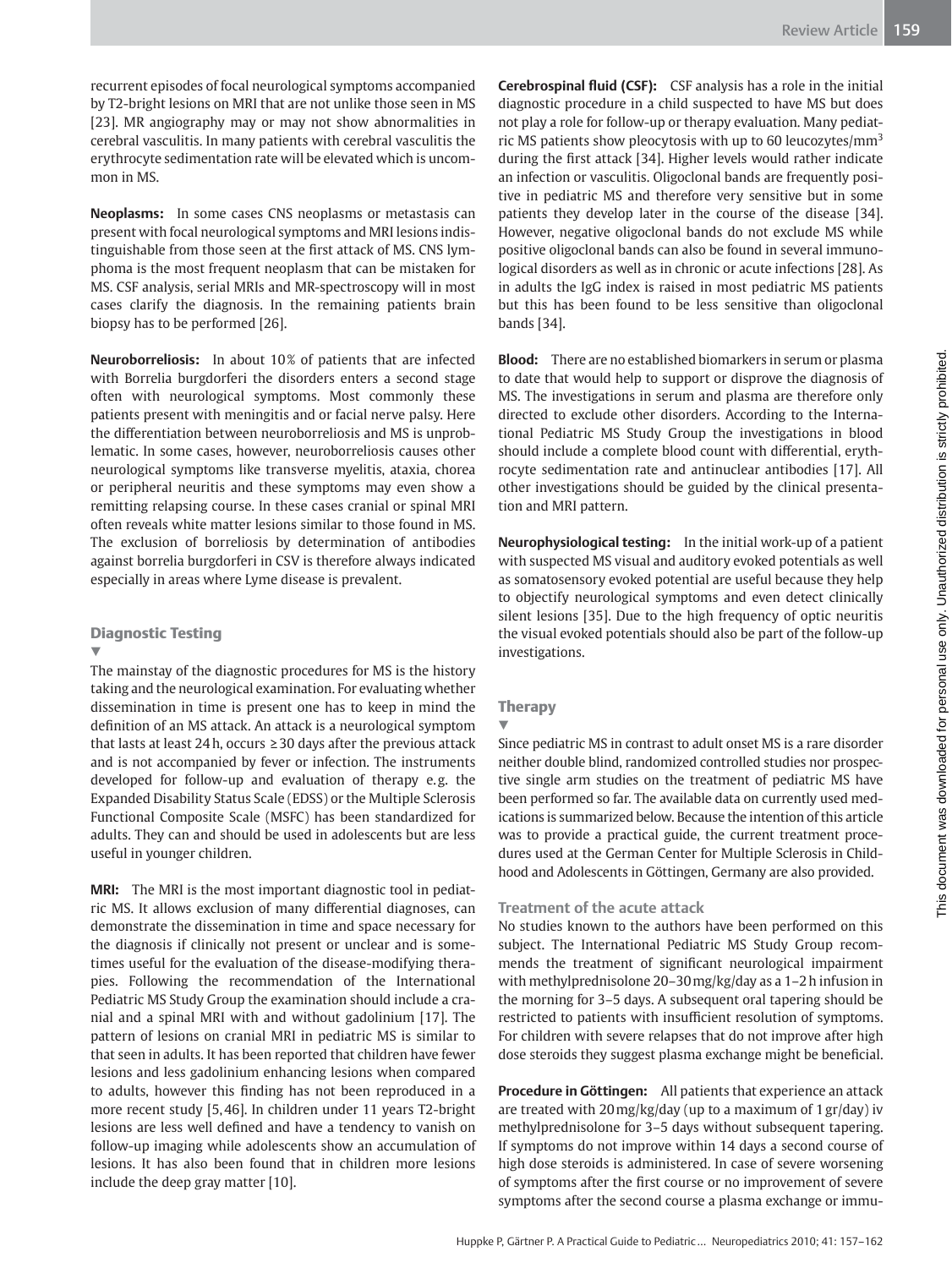noadsorption is performed. In 2009 only 3 patients with pediatric MS had to be treated with either plasma exchange or immunoadsorption and in all of them it resulted in a significant improvement of symptoms.

#### **Disease modifying therapy (DMT)**

 It has been shown that DMT reduces the relapse rate and progression of disease in most cases [13, 14] . According to the International Pediatric MS Study Group a disease modifying therapy should be initiated in all patients with active remitting recurrent disease. This has been defined as more than one relapse in a period of 1-2 years and new T2-bright lesions or gadolinium enhancing lesions. To avoid treating patients with ADEM in patients whose initial episode included encephalopathy the therapy should not be started until the second or third attack [36].

**Procedure in Göttingen:** In all patients in whom the diagnosis of MS is established according to the McDonald criteria the patients and parents are informed about DMT. We do not recommend starting a DMT in patients with the diagnosis MS based on MRI findings if the symptoms of the first attack resolved completely and a low lesion load ( < 6 T2-bright lesions, < 2 gadolinium enhancing lesions) is present on cranial MRI. This recommendation is reviewed every 6 months. If a second attack happens during the following 2 years or there are signs of active disease on follow-up MRI a DMT is recommended.

#### **Disease modifying drugs**

 Like in adults the disease modifying drugs used in pediatric MS include subcutaneous and intramuscular interferon-β1a (INFB-1a), subcutaneous interferon- β 1b (INFB-1b) and glatiramer acetate (GA). However, no randomized controlled trials are available that show the effectiveness of these therapies in pediatric patients. There are also no comparative studies that show that either of the agents is superior to the others. The choice of drug therefore varies from clinic to clinic and country to country.

**Procedure in Göttingen:** All 4 treatment options are discussed with the patient and the parents. Since only retrospective studies with small patient numbers [4, 33, 44, 47] are available on the effectiveness the information about the route of administration (subcutaneous or intramuscular) the rate of administration (daily, every second day or once weekly) and the expected side effects guide the individual choice.

**Interferon beta (INFB):** Retrospective studies and open label studies have shown safety and tolerability of subcutaneous and intramuscular INFB-1a and INFB-1b in pediatric MS [4, 33, 44, 47] . As in adults the most frequent side effects were flu-like symptoms, headaches, abnormal liver function tests and injection site reactions. The International Pediatric MS Study Group has recommended that the dose should be adjusted in pediatric MS, especially in children below age 10 years [36]. The initial dose might be decreased to 25-50% of the adult dose and then stepwise increased every 2-4 weeks to full or maximum tolerable dose. Flu-like symptoms can be treated with ibuprofen 10 mg/kg prior to administration of INFB.

**Procedure in Göttingen:** Most patients in Göttingen decide to use subcutaneous IFNB-1a or INFB-1b. However, especially in patients with needle phobia or problems with compliance, once weekly intramuscular INFB-1a has been successful. Most adolescents will tolerate the full dose after a stepwise increase. In children below 10 years of age the treatment is started with 10% of the adult dose and slowly increased to the maximum tolerable dose. Most patients experience transient flu-like symptoms during the first 3 months of treatment.

**Glatiramer acetate (GA):** GA has been found to be safe and well tolerated in pediatric MS patients [19,22]. Most frequent side effects were pain and induration at the injection site and transient systemic reactions. According to the International Pediatric MS Study Group no dose escalation is needed [36].

Procedure in Göttingen: Only few patients decide initially to use GA because it means daily injections. The patients that do use it report less side effects than the patients treated with INFB (personal observation).

#### **Follow-up and therapy evaluation**

**Follow-up:** In patients treated with INFB it is recommended that CBC with differentiation, AST and ALT are obtained monthly until the full dosage is reached and thereafter every 3 months and when the patient is feeling unwell [36].

**Therapy evaluation:** To evaluate therapy efficiency neurological examination should be performed 1, 3 and 6 months after therapy initiation and then every 6 months. MRI scans should be obtained prior to DMT initiation and 6 months after. In patients with stable disease MRI scan should be repeated yearly [36] ( $\circ$  Table 1-4).

#### **Change of treatment**

A change of treatment is necessary when serious side effects occur, when the side effects are not tolerable for the patient leading to reduced compliance or when the currently used therapy is not effective enough. In adults suboptimal response to DMT treatment has been defined as a relapse rate of either 1/year or unchanged from pretreatment rates, incomplete recovery from multiple attacks, evolution of polyregional neurologic involvement, recurrent brainstem or spinal cord lesions, and cumulative loss of neurologic function sufficient to disrupt daily activities [12]. Recently similar guidelines have been suggested for pediatric MS [15].

| Table 1                                                                                    | Diagnostic criteria for pediatric MS according to Krupp et al. 2007 [7].                                |  |  |  |  |
|--------------------------------------------------------------------------------------------|---------------------------------------------------------------------------------------------------------|--|--|--|--|
| Diagnostic criteria for pediatric MS are fulfilled after                                   |                                                                                                         |  |  |  |  |
| - 2 attacks                                                                                |                                                                                                         |  |  |  |  |
| - disseminated in time (At least 30 days separate the first from the<br>second attack) and |                                                                                                         |  |  |  |  |
|                                                                                            | - disseminated in space (Objective clinical evidence of 2 or more<br>lesions)                           |  |  |  |  |
| $-1$ attack                                                                                |                                                                                                         |  |  |  |  |
|                                                                                            | - when new T2-bright or gadolinium enhancing lesions develop 3<br>month following the initial event and |  |  |  |  |
|                                                                                            | - first or second MRI show three of the following four features                                         |  |  |  |  |
|                                                                                            | - 9 or more white matter lesions or 1 gadolinium enhancing lesion                                       |  |  |  |  |
|                                                                                            | - 3 or more periventricular lesions                                                                     |  |  |  |  |
|                                                                                            | - 1 juxtacortical lesion                                                                                |  |  |  |  |
|                                                                                            | - 1 infratentorial lesion                                                                               |  |  |  |  |
|                                                                                            |                                                                                                         |  |  |  |  |

 – **or** 2 lesions on MRI, one of which must be in the brain and oligoclonal bands or an elevated IgG index in CSF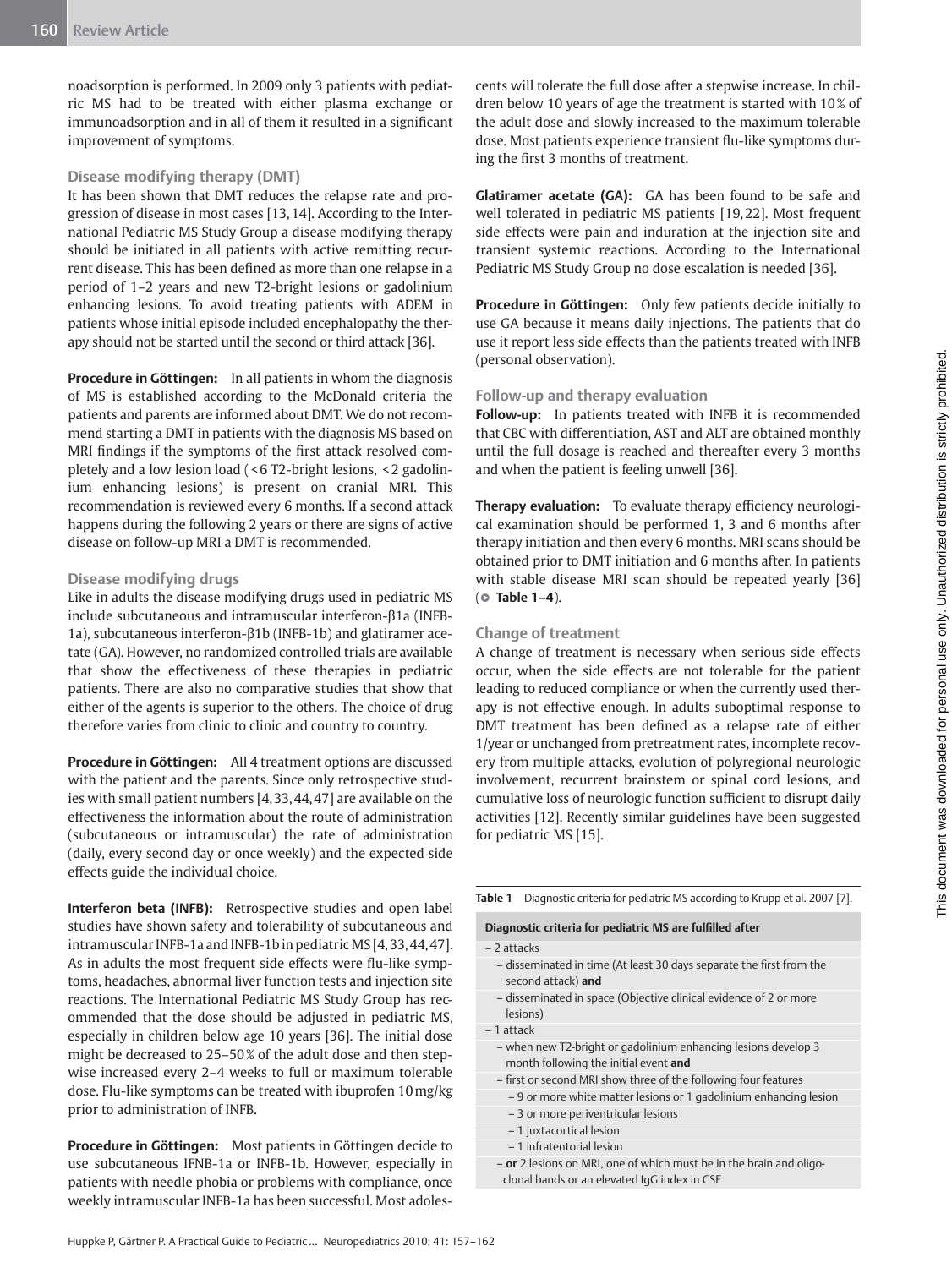**Procedure in Göttingen:** In patients in whom the DMT treatment leads to intolerable side effects the therapy is switched from either INFB to GA or vice versa. The change in therapy is done without overlap or a time delay. When INFB is newly introduced, the dosage is increased stepwise as described above. The decision that DMT treatment has a suboptimal response is not made before 6 month after commencement of one of these therapies and is based on the above mentioned recommendation for adults but does not follow a strict algorithm instead it is an individual decision for each patient.

#### **Escalation therapy**

 Cyclophosphamide, mycophenolate mofetil, daclizumab, mitoxantrone, rituximab and natalizumab have been used in pediatric MS patients [9,18,25,49]. However no recommendations for their use are available.

**Procedure in Göttingen:** Patients that need an escalation of treatment are treated with natalizumab at a dose ranging from 3-5 mg/kg as an infusion every 4 weeks. So far, 6 patients have been treated and in all of them it has successfully reduced the relapse rate and disease progression. However, natalizumab is not licensed under age 18 years and leads in some patients to progressive multifocal leukoencephalopathy (PML). Commencement of this treatment should therefore be restricted to specialized centers. Since natalizumab was effective in all patients treated so far, we do not have patients treated with cyclophosphamide, mycophenolate mofetil, daclizumab, mitoxantrone or rituximab.

|  | Table 2 Diagnostic workup in patients with suspected pediatric MS. |  |  |  |
|--|--------------------------------------------------------------------|--|--|--|
|--|--------------------------------------------------------------------|--|--|--|

|--|--|

- axial T2, sagittal T2, axial T1, axial Flair
- axial T1 with gadolinium
- spinal T2 and T1 with gadolinium
- CSF
- cell count with differentiation
- total protein
- IgG index
- oligoclonal bands
- borrelia antibodies
- Blood
- blood count with differentiation
- ESR
- ANA
- Neurophysiology
	- visual evoked potentials

#### Conclusions

#### ▼

 Pediatric MS is often considered a more benign disorder than adult MS and in fact in most patients the gain of permanent disabilities is slow. However due to the young age at onset pediatric MS patients reach a comparable degree of disability 10 years sooner than adult MS patients. It has been shown in adults with relapsing remitting MS that an early start of DMT leads to permanently slower disease progression. No such studies have been performed in pediatric MS but there is no indication that this should not also be true in this population. Early treatment is only possible if the diagnosis is not delayed. It is therefore important that especially pediatricians are aware that MS is not restricted to adult patients but can already occur in early childhood. The treatment of patients with pediatric MS should be overseen by centers that are experienced in the field as in many patients the therapy is not straight forward. This will be even truer in the near future because a whole array of new drugs is about to be licensed for the treatment of MS. Examples are immunmodulatory drugs for oral application like cladribine, fingolimoid and laquinimod. In clinical trials for adult MS many of these drugs have been shown to be more potent than the cur-

**Table 4** Algorithm for therapy of pediatric MS. INFB: Interferon beta; GA: Glatiramer acetate.

# **Therapy of the acute attack:**

| - iv methylprednisolone 20 mg/kg/day (max. 1 gr/day) for 3-5 days |  |  |  |  |
|-------------------------------------------------------------------|--|--|--|--|
| - reevaluation 7 days later                                       |  |  |  |  |
| - improvement of symptoms                                         |  |  |  |  |
| $-$ no further treatment                                          |  |  |  |  |
| - no improvement or worsening of mild or intermediate symptoms    |  |  |  |  |
| - repeat methylprednisolone                                       |  |  |  |  |
| - reevaluation 7 days later                                       |  |  |  |  |
| - no improvement or worsening of symptoms                         |  |  |  |  |
| - plasmapheresis                                                  |  |  |  |  |
| - no improvement or worsening of severe symptoms                  |  |  |  |  |
| - plasmapheresis                                                  |  |  |  |  |
| Disease modifying therapy                                         |  |  |  |  |
| - INFB or GA                                                      |  |  |  |  |
| - reevaluation after 6 months                                     |  |  |  |  |
| - no disease progression, little or no side effects               |  |  |  |  |
| - continuation of treatment                                       |  |  |  |  |
| - no disease progression, but severe side effects                 |  |  |  |  |
|                                                                   |  |  |  |  |

- change from INFB to GA or vice versa
- disease progression or severe side effects
- escalation therapy

| <b>Disorder</b>                          | <b>Distinguishing features</b> |                                                                        |                                              |  |
|------------------------------------------|--------------------------------|------------------------------------------------------------------------|----------------------------------------------|--|
|                                          | <b>Clinical</b>                | <b>MRI</b>                                                             | Laboratory                                   |  |
| Acute demyelinating<br>encephalomyelitis | encephalopathy                 | large T2 bright lesions also<br>affecting grey matter                  | negative for oligoclonal bands               |  |
| Recurrent optic neuritis                 | no other symptoms              | normal                                                                 | negative for oligoclonal bands               |  |
| Neuromyelitis optica                     | no other symptoms              | longitudinal extensive my-<br>elitis large cloudy T2 bright<br>lesions | aquaporin-4 antibodies in serum              |  |
| Transverse myelitis                      | no other symptoms              | cranial MRI normal                                                     | negative for oligoclonal bands               |  |
| Cerebral vasculitis                      | poor recovery of<br>symptoms   | pathological MR-angiography<br>in some patients                        | elevated erythrocyte sedimenta-<br>tion rate |  |
| Neoplasms                                | progressive course             | persistent or growing lesions<br>on MRI                                | tumor cells in CSF                           |  |
| Neuroborreliosis                         | monophasic                     | normal in most patients                                                | borrelia burgdorferi antibodies<br>in CSV    |  |

**Table 3** Differential diagnosis of pediatric MS.